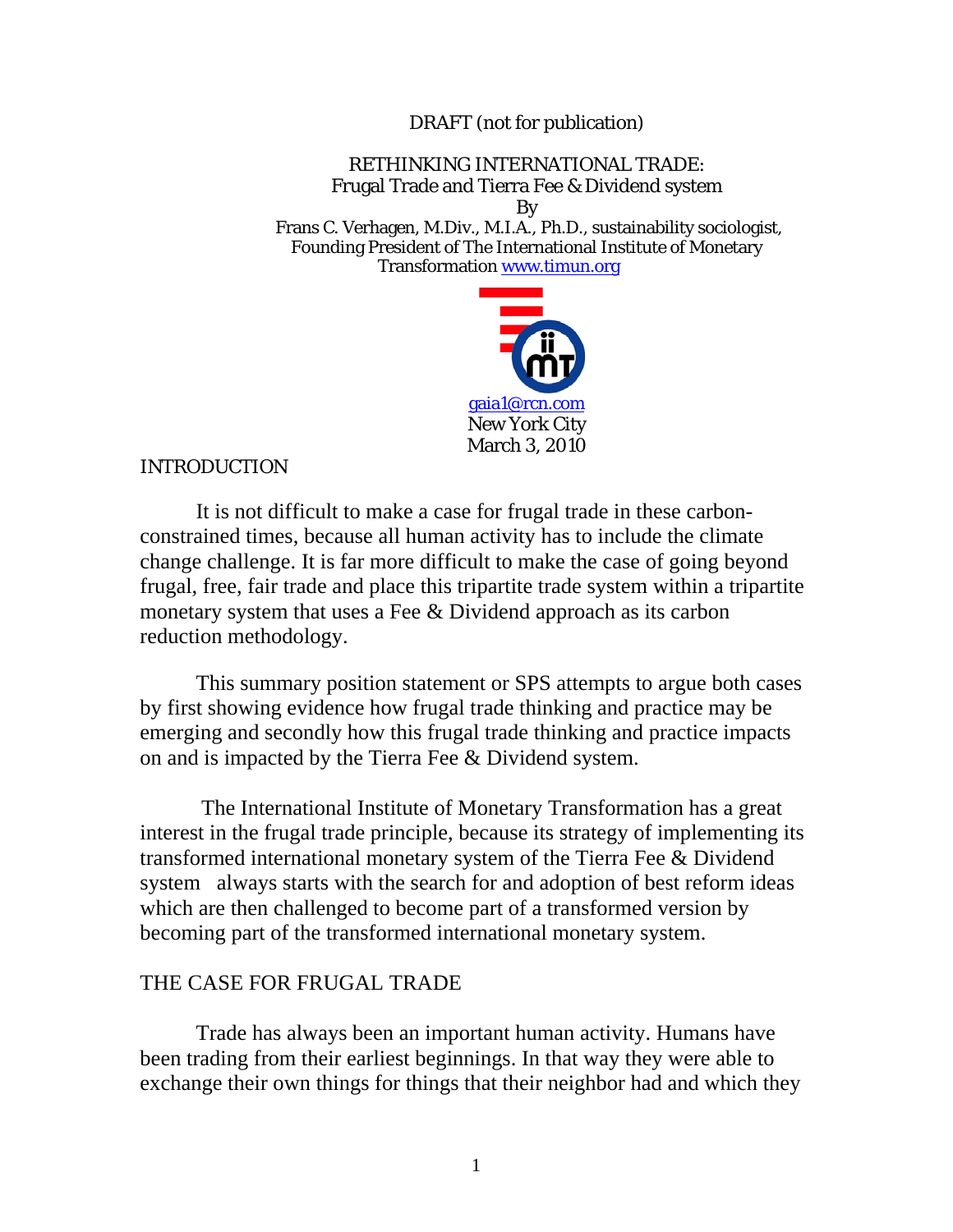liked. In that way they increased their quality of life without much impact on their environment, be it the atmosphere, lithosphere or aquasphere. These early exchanges took place in a barter system of exchange. The next system that complemented the barter system was the exchange system with a designated unit of exchange such as a cowry, a nail, anything that could easily be transported and was accepted as intrinsically valuable. Consequently trade increased.

When the designated unit of exchange such as an ounce of gold became a store of value, a major development had taken place—the emergence of a modern monetary system. It was the occasion of the birth of the fractional reserve banking system where bankers used the depositors' gold to write their own certificates of deposits for gold that was not in storage. So warehousing gold became banking with gold. The use of these certificates, also called symbolic money and, to some extent, forerunners of today's reserve currencies, made trade easier on account of their portability and greater availability and, consequently, merchants could engage in more business transactions. It expanded domestic trade and also made international trade grow. Though trade expanded by the availability of greater liquidity in the system, its monetary system was less stable than in non-fractionalized banking system. Thus, regulations of reserve requirements were put into place to safeguard against overoptimistic or fraudulent lending practices.

 While these monetary regulations are deemed necessary, particularly after the 2008 financial fiasco, international trade has not yet developed a similar regimen for its impact on the climate. It is for that reason I coined the term of frugal trade to start a process of climate regulations.

 On 9 March 2009 I wrote a 5 page summary statement on IIMT's position on international trade which is available on its homepage. At that time the argument for frugal trade was made as part of the sustainability economics framework of bioregionalism and placed within IIMT's monetary framework. This framework, based upon IIMT's organizing principle of contextual sustainability, is the same for this updated version. When governments in the development of their climate policies are introducing restrictions on international trade of countries with no or low-grade climate policies, the so-called Border Tax Adjustments or BTAs it is important that they employ a theoretical framework on international trade that places a premium on low carbon products that can be assembled within the shortest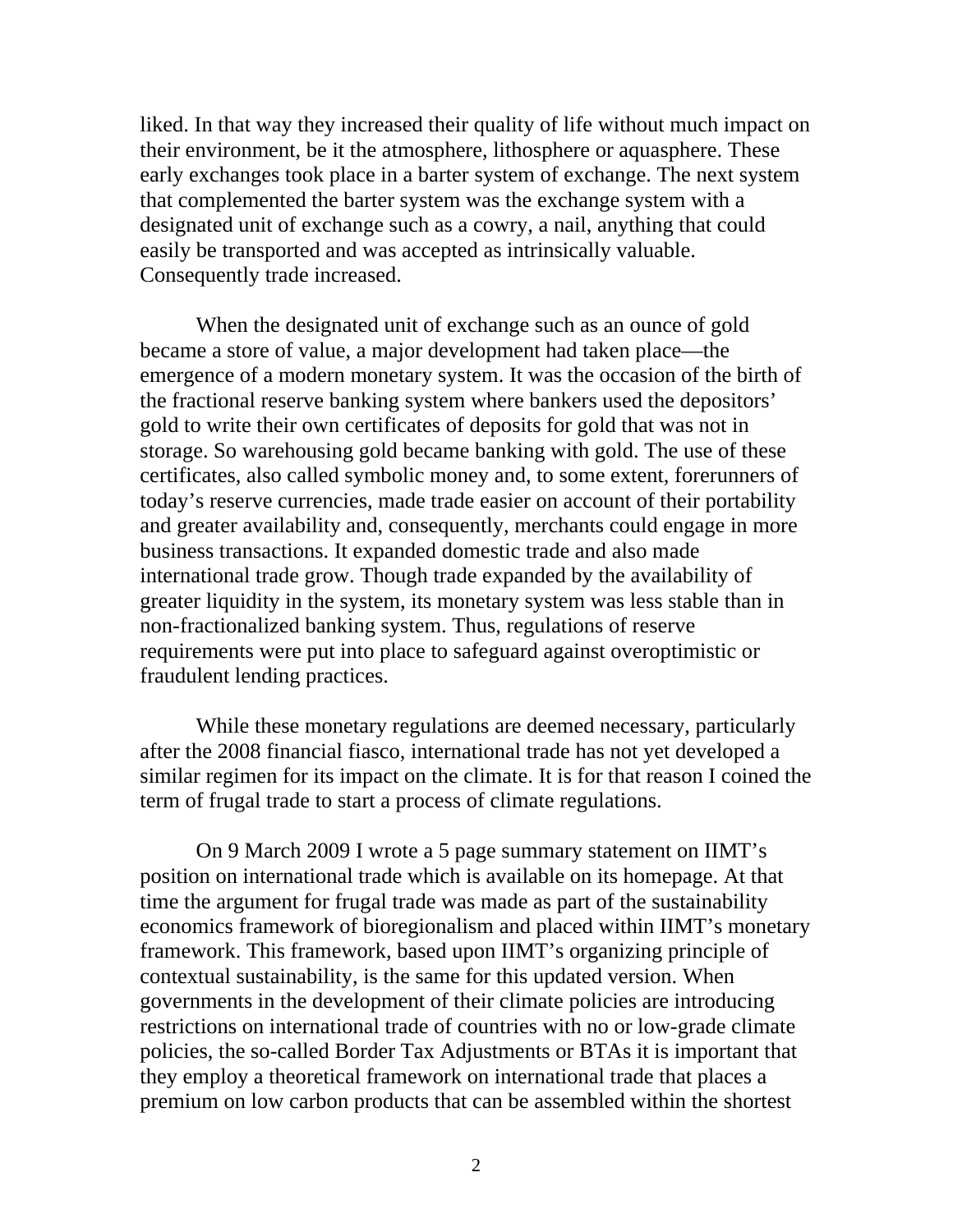transportation distance as possible. This is the essence of a frugal trade thinking and practice that is being advocated here. The BTAs can be considered part of negative trade and climate agenda, while incorporating frugal trade thinking and practice can be considered part of a positive trade/climate agenda. It is a pity that the Brookings Trade Forum 2008/9 did not include this frugal trade perspective in its publication Climate Change, Trade, and Competitiveness. Is a Collision Inevitable?, let alone its transformational version as part of the Tierra Fee & Dividend system.

 One of the surprising article in the publication suggested that the WTO process be used as a model for the climate process. William Antholis proposed the 5 G's as a way of developing such process. It starts with working towards a General agreement rather than a binding treaty by Groups who have commonalities in terms of geography, phase of development, etc. Though I agree with the third G which stands for Gearing up action in the domestic populations of these cooperating groups, I do not agree that, like the WTO process, this process is to take a Generation. Neither do I agree with his fifth G or Graduation where developing countries graduated to full membership in WTO. Those regional groups can exchange their agreements within the UNFCCC ambit and connect them with other international agreements that are part of the UN system.

Frugality is a virtue that aims to use resources without waste, even use them sparingly. Frugal trade is an integral part of a bioregional approach to sustainable development in both the industrialized and developing worlds. It places trade within the larger challenge of corporate de-globalization in which local living well within the Earth's limits is given priority to global living where goods and services were imported with little consideration of its implications on the looming climate catastrophe.

Enter the credit crisis of 2008/9 when global trade fell drastically and huge ocean-faring ships lay idly anchored in major export and import harbors. When the world's major market, the US market, suffered a financial meltdown and consumers drastically reduced their consumption, imports fell and global exports declined. With this drastic contraction of trade—goods from the East and commodities from Africa—corporate globalization stopped in its tracks and a deglobalization process came into being. The more trade slows, the more the economy will worsen and the stronger this deglobalization process becomes. In order to prevent that from happening, the London G20 Summit of April 1, 2009 decided to support international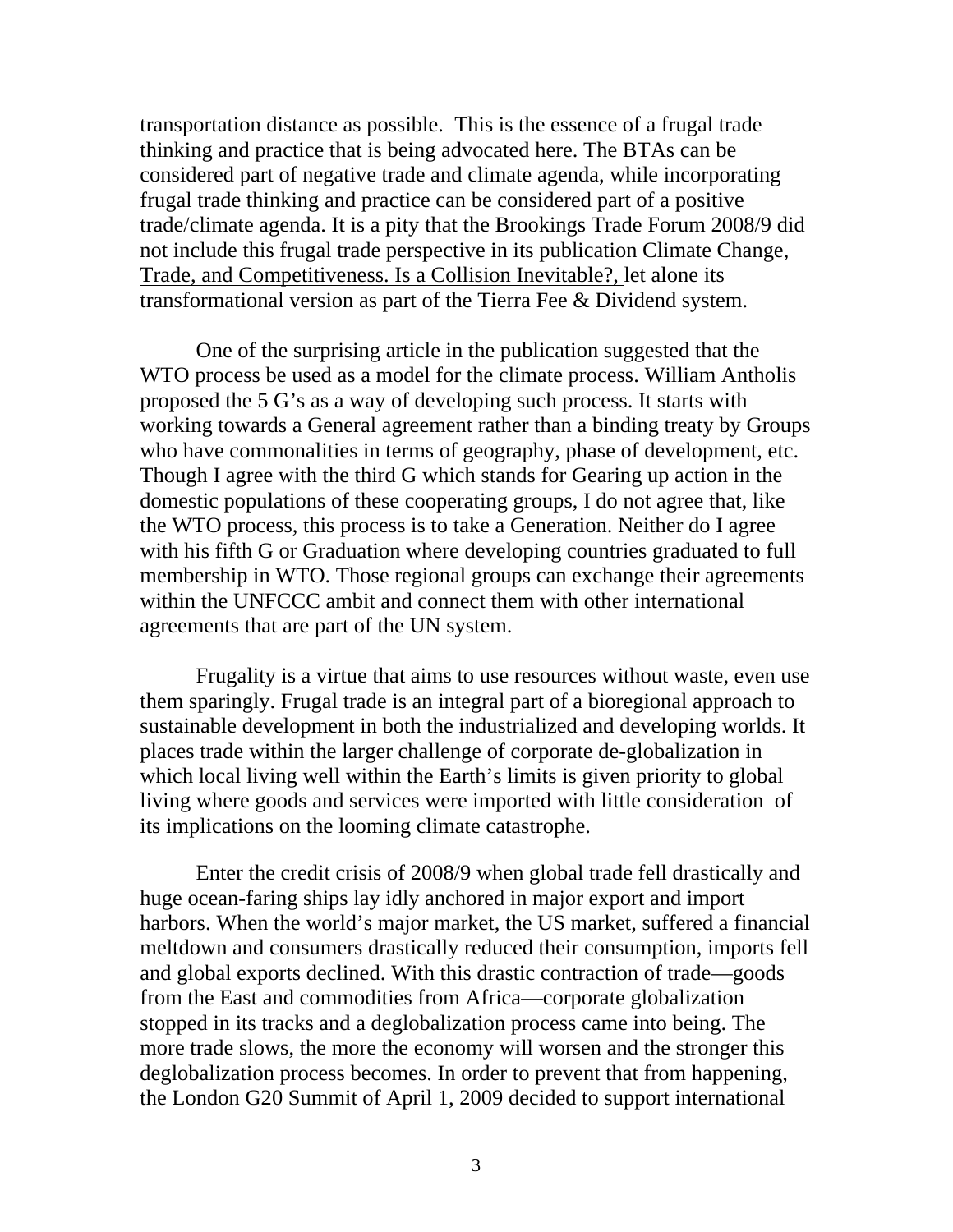trade with \$250 billion, which, unlike the dollars promised to developing countries, might surely become available.

The question now becomes: Do we want the old international trade structure and process back or do we want to build towards a frugal, fair, sustainable, and, therefore, stable international trade structure? How can such system come about? These questions are probably the most important ones that we have to ask if we want to build a new international monetary, financial, economic and commercial order. It is on this issue that the corporate globalization process and its countervailing deglobalization pivots. It is the notion and practice of frugal trade based on the sustainable communities development paradigm and its bioregional component that stands in opposition to its neo-liberalist corporate counterpart.

One may tend to go for the first option of recovering trade through restoration of past structures and regulations over the option of recovery through transformation. This is so because past international trade has produced many benefits, particularly for the large international trading corporations and elites in both importing and exporting countries. It is only recently that the adverse social and environmental impacts of this corporate trading structure are being recognized in the discussion of labor rights, child labor and environmental degradation of all sorts. These structures will remain in place, unless realistic alternatives are being developed, because denouncing by itself is not sufficient. The concept of frugal trade within its context of a bioregionally sustainable communities development approach is presented as such an alternative.

 Frugal trade is different from the related concept of redundant trade where the same commodities such as tomatoes are both imported and exported. Redundant trade is inefficient and its transportation costs are often not included in the pricing system. Given that most of these imported/exported commodities are perishable food stuffs they are often transported by plane, increasing their adverse climatological impacts.<sup>1</sup> Frugal trade includes the concept of redundant trade because it abhors waste of any kind, but it also denotes the urgency of the climate crisis.

It is the context of the enormous challenge of the climate crisis that trade as usual is to be challenged and its importance is to be evaluated not only economically, socially but, especially, climatologically. We cannot only look anymore at its economic advantages and not incorporate, i.e.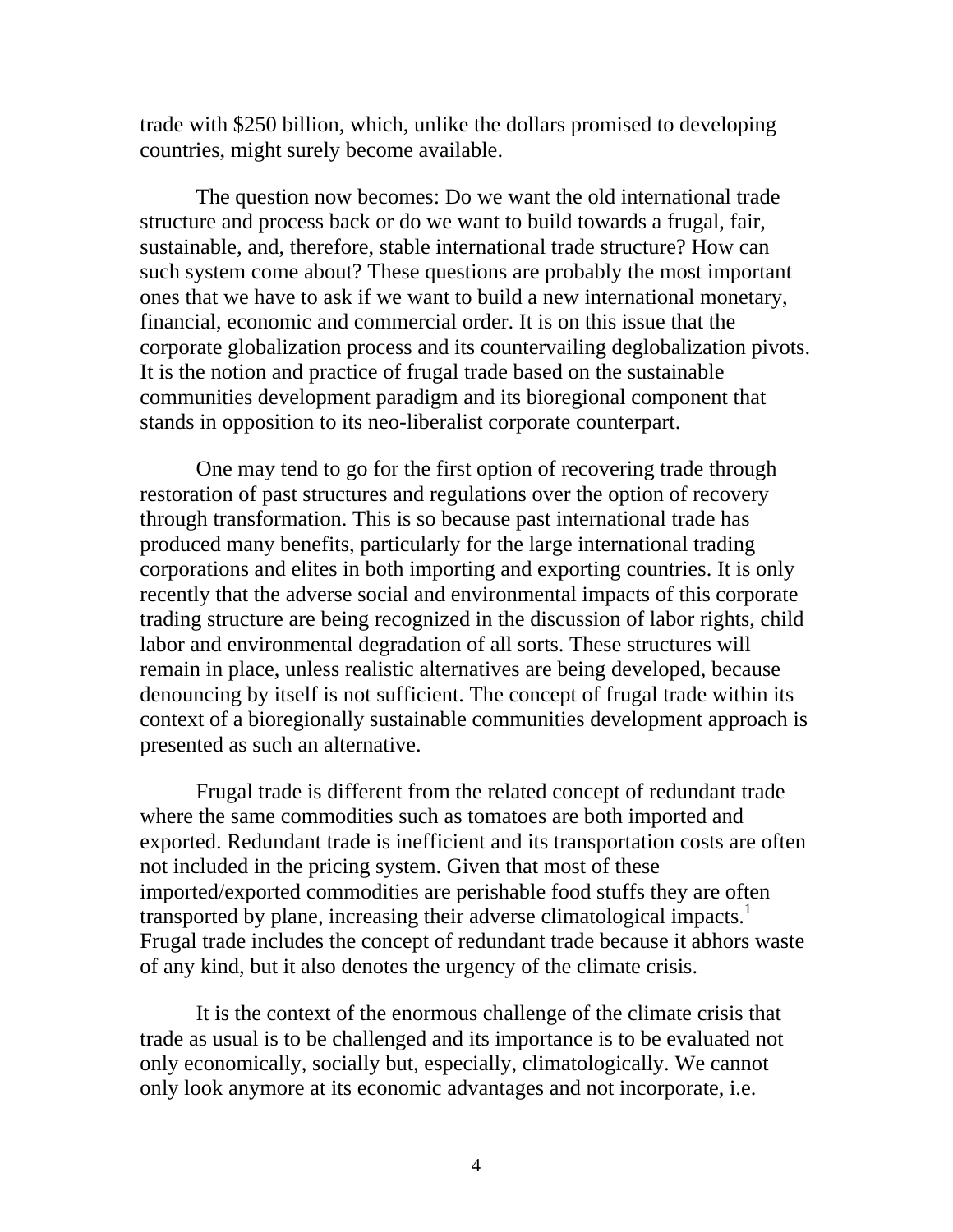externalize its environmental and particularly its climate disadvantages. We will proceed in building a case for frugal trade from the lowest level of application, i.e. from people to the highest level, i.e. international trade structures.

Frugal trade for citizens means that they eat and drink as much as possible local foods and drinks or becoming locavores. Besides being carnivores and omnivores, they are now invited to become locavores in their carnivorous or omnivorous activities. The same invitation counts for vegetarians who can import their vegetarian fare from outside their bioregion too. We have to keep in mind that humans were locavores for probably 95% of their time on this planet, eating local plants and local wildlife. It is only during the last 500 years or so with the dawn of the age of discovery that Portuguese, Spanish, Dutch, Danish and English merchant ships started importing and trading foreign foods, spices and drinks.

Besides having many beneficial environmental effects, eating and drinking locally has many beneficial economic and health effects. The movement of Community Supported Agriculture makes local communities economically stronger, because the food money circulates within the community, the farmer needs to spend less money on advertising and marketing and the membership gets seasonal foods and flowers. They can also tell their farmer to produce organically, thus determining together a healthy food supply, building community in the process.

Frugal trade for local government means developing policies and programs that foster bioregional economics where businesses trade with nearby jurisdictions first and expand it later in ever widening circles. Full costs of transportation are included in the pricing scheme. Once, organizations such as the International Council of Local Environmental Initiatives (ICLEI) which has a large world wide network of local authorities working together with business and civil society begin to develop such bioregional economies with its frugal trade structures, international trade will change in a fair and sustainable way.

Frugal trade for a national government means listening to its own bioregional movement and developing international trade policies and programs that do not conflict with it. It means regaining control of its international corporations and helping build global regulatory structures for both large financial and other large corporations.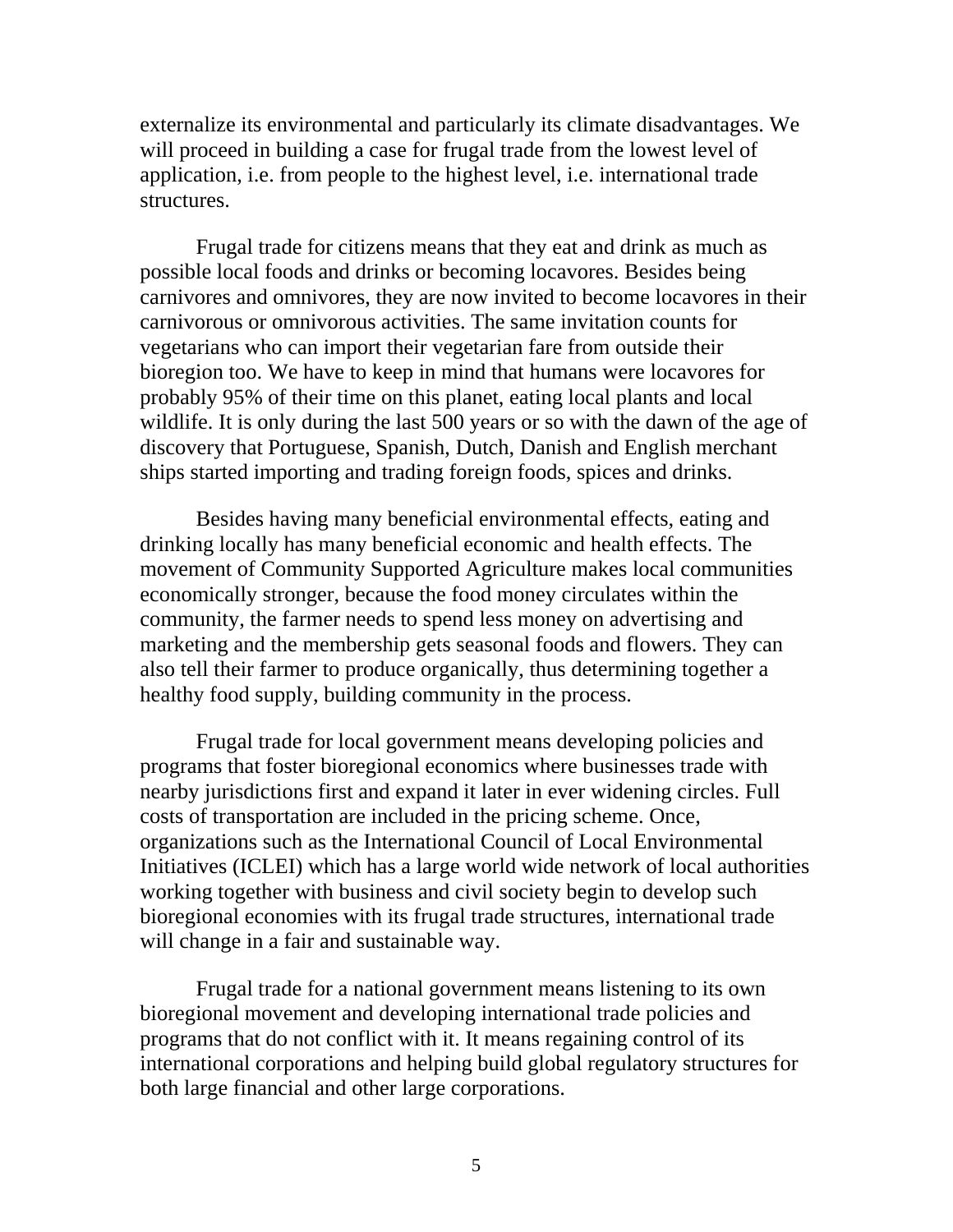Frugal trade for transnational corporations means a drastic reduction in trade for food companies, less drastic reduction in other sectors. Frugal trade in the context of corporate globalization means reduction of the large transnational corporations' domination of international trade and a consequent corporate deglobalization process. This does not mean that cultural, political globalization is to be reversed. Without the economic domination of the transnational corporations these types of globalization can and should increase. When discussing questions about fair and free trade, Fair for whom? Free for whom? questions have to be asked besides questions about frugal trade. The large transnational corporations which have managed to write the rules in the Financial Services Agreement of the WTO have to be confronted with the consequences of their neo-liberalist philosophies. They are not to be given the authority to sue governments by bringing them before the International Center for the Settlement of Investment Disputes where the latter looses over 95% of the cases. <sup>2</sup>

Frugal trade for the WTO means doing away with regulations that force developing nations to deregulate their financial and insurance services and give greater autonomy to these nations. They are to be given the opportunity to reduce their dependence on external financing and on exports, to redirect their economies to a flourishing bioregional agriculture and to develop a local manufacturing base. These demands basically mean a reversal of WTO rules and a strengthening of UNCTAD.

## *Four good reasons for accepting the principle of frugal trade*

 Why should frugal trade become part of national and international trade policies? What are the ways that that may happen? What are the social, economic, political and ecological/climate consequences of its adoption?

There are at least four good reasons why frugal trade is to become one of the major principles in the design and assessment of national and international trade policies and institutions.

The first good reason is the climatic reason. Any policy in these carbon-constrained times has to include a section on how it would impact on the climate and how it would reduce greenhouse gas emissions. Limiting international trade to a frugally based international trade would reduce the greenhouse gas emissions from international shipping and air freighting of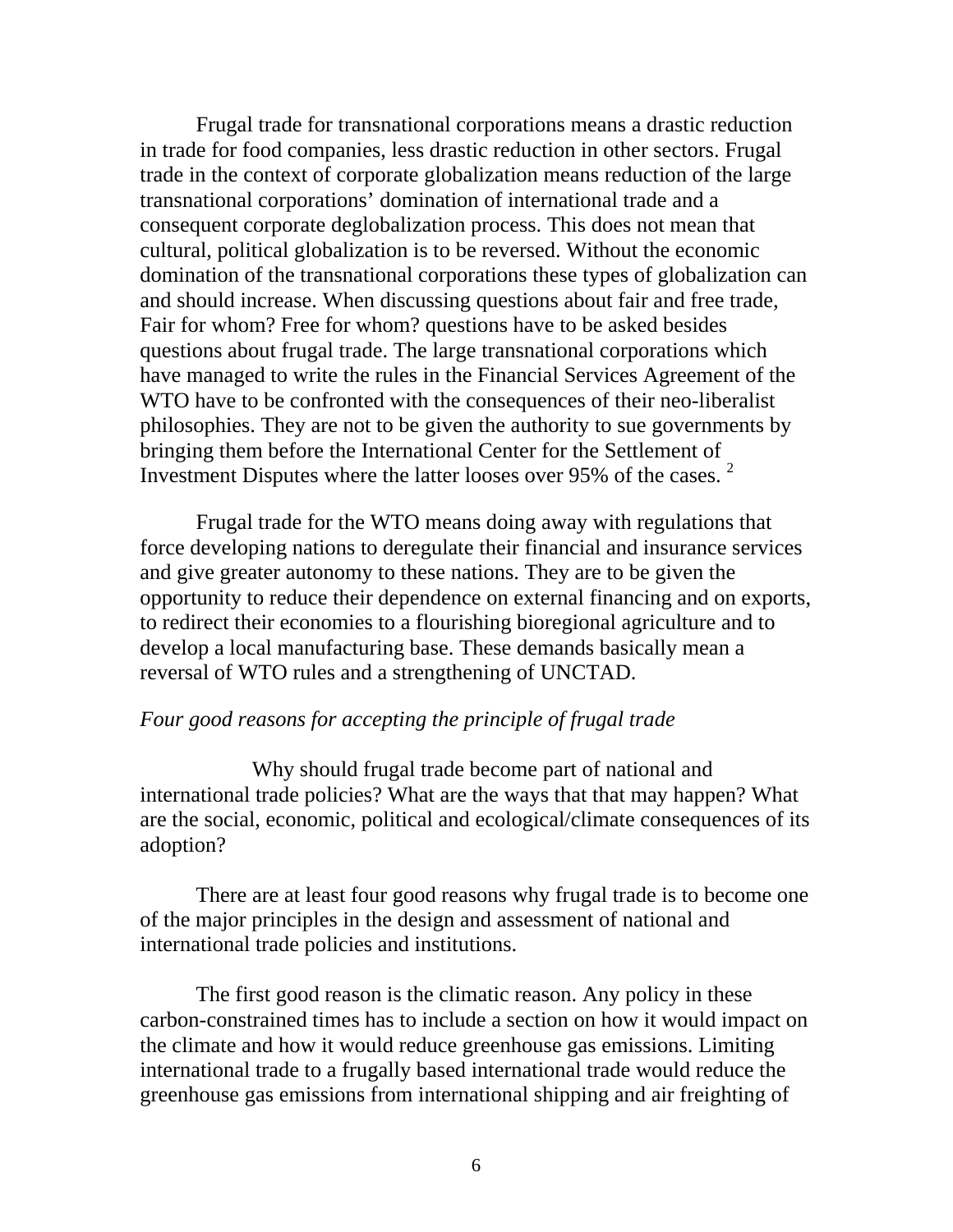exported goods. This obvious impact is the more important given that nations have not yet agreed on a mechanism of accounting for those emissions.

A second good reason is the economic one. Frugal trade is part of an economic theory and practice that places emphasis on living well within the Earth's limits as they exist in a particular bioregion or watershed. This bioregional practice is a counterweight to the corporate globalization process and emphasizes the need for deglobalization. What this means for the developing world is the ability to control transnational corporations in finance, insurance and real estate (FIRE), so that policy space is created for sustainable communities development in their own countries where local farmers need not to compete anymore with subsidized agricultural imports.<sup>3</sup>

A third good reason is the ethical one. The frugal trade principle and policy can be considered to be just for people, species and planet. To a great extent, frugal trade is also fair trade because it places central the wellbeing of people and planet in a particular bioregion. It reinforces the trade action guide in the Earth Charter which declares that all trade is to support "sustainable resource use, environmental protection, and progressive labor standards" and that multinational corporations and international financial organizations are required "to act transparently in the public good, and hold them accountable for the consequences of their actions."

A fourth good reason is the political one. It presents a philosophical counterweight to neo-liberal trade policies decreasing their legitimacy. It places the WTO and its General Agreement on Trade in Services together with the nationally uncontrolled (uncontrollable?) transnational corporations in the FIRE industries on the defensive. It presents an opening to have the UN Conference on Trade and Development regain its status of the dominant international trade institution that represent all nations. The notion of frugal trade can become the fulcrum to highlight the unsustainability of the present international trade structures and of the monetary, financial, economic systems that support them.

# *Evidence for the emergence of frugal trade thinking and practice*

How far has this notion and practice of frugal trade been accepted by citizens, business and governments and is a resurgence of UNCTAD that would carry the banner of frugal trade thinking and practice imminent? We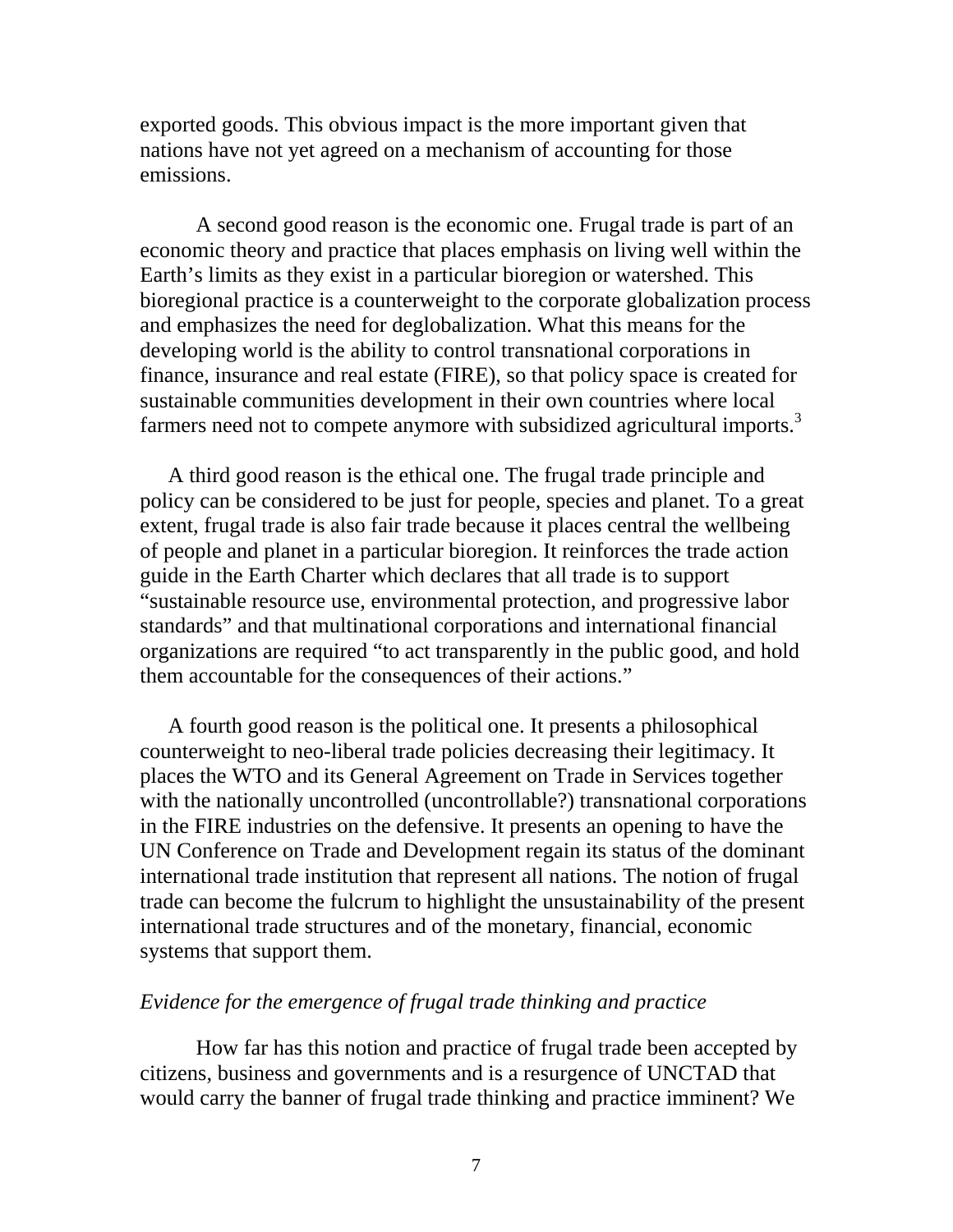will briefly look at statements, particularly of the citizens trade campaign (www.citizenstrade.org), of the new Obama Administration's position on international trade and point to the internal contradictions of the G20 London Summit's communiqué. It is up to the reader to decide to what extent frugal trade and a strengthened UNCTAD have a chance to be accepted in the near future.

*Whose Trade Organization? A Comprehensive Guide to the WTO* by Lori Wallach and Patrick Woodall of the Nader-founded Public Citizen is the definitive guide to the nine-year reign of the undemocratic "trade" regime that has sparked protests from Seattle to Quebec to Genoa. With case-by-case studies, the book exposes the lopsided agreements and secret tribunals that are the tools of the WTO's trade, and reveals the aggressive corporate agenda at its core**.** The authors point out that many people are surprised to learn that trade is only a small element of the WTO.

The World Trade Organization - and the army of rules that it presides over - actually covers a huge array of subjects never included in trade agreements before. The new agreements that were born with the WTO almost nine years ago included one-size-fits-all rules interfering with food safety standards, environmental laws, social service policies, intellectual property standards, government procurement rules, and more. All of these issues come up when trade relations are being developed.

The development of these trade relations take place in close cooperation with the IMF and World Bank and thus, the three of them, have been called the "Unholy Trinity" by William Peet of Clark University. As a matter of fact the Bank of International Settlements, the central bank of the major industrialized countries' central banks is to be included and so this configuration could be called the "Questionable Quad" because they have to be questioned and challenged about their theories, assumptions and practices. It is not only the four organizations, their leadership and employees that want to maintain the status quo, it is particularly the governments and their close allies in corporate business in the global North with their bridge elites in the global South that make the quad unholy maintaining monetary, financial, economic systems that enrich the few, impoverish the many and imperil the planet. Citizens who are unaware or who are aware but unconcerned are part of the maintenance of this "Questionable Quad".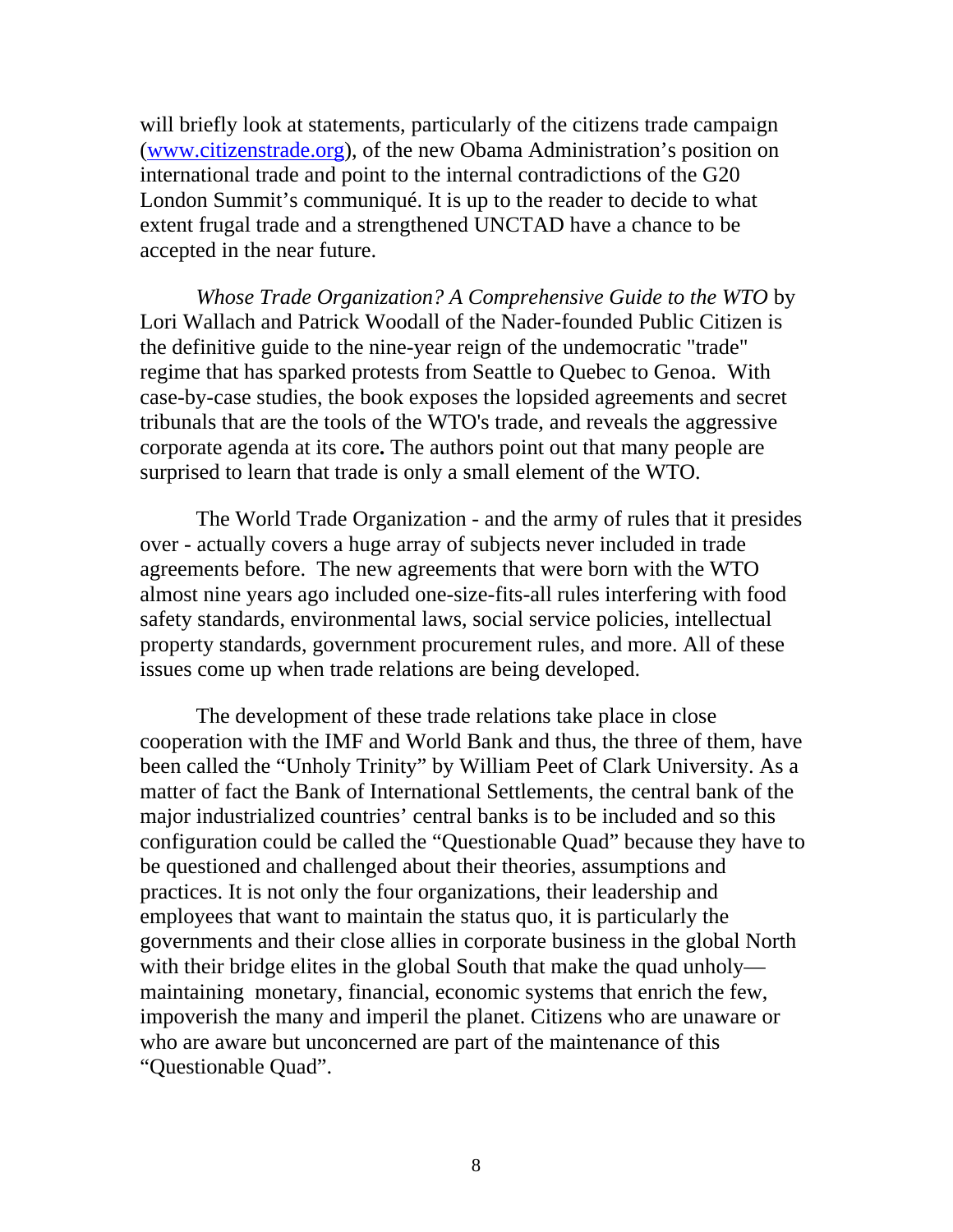There are at least four major citizens organizations dealing with international trade that are not using the terms "frugal trade", but whose principles imply the need for profound changes that would lead to a frugal trade regimen.

Global Trade Watch, created in 1995 as part of the Public Citizen organization, aims "to promote government and corporate accountability in the globalization and trade arena" and on "an array of globalization issues, including implications for our food, health and safety, environmental protection, economic justice, and democratic, accountable governance." Representatives of Public Citizen's Global Trade Watch serve on the Executive Board of the Citizens Trade Campaign, a coalition of labor, environmental, religious, family farm and consumer organizations united in the pursuit of socially and environmentally just trade policy

The Citizens Trade Campaign (CTC), founded in 1992 to improve the North American Free Trade Agreement (NAFTA), is united "in a common belief that international trade and investment are not ends unto themselves, but instead must be viewed as a means for achieving other societal goals such as economic justice, human rights, healthy communities, and a sound environment." In respect to international trade and investment rules the Coalition believes, as I do:

- Domestic environmental, labor, health, food security, and other public interest standards and policies must not be undermined.
- Global labor, environmental, labor, health, food security, and other public interest standards must be strengthened to prevent a global "race to the bottom."
- The provision and regulation of public services such as education, healthcare, transportation, energy, water, and other utilities is a basic function of democratic government and must not be undermined.
- Raising standards in developing countries requires additional assistance and respect for diversity of policies and priorities. Trade is no substitute for aid.
- Countries must be allowed to design and implement policies to sustain family farms and achieve food security.
- Healthy national economies are essential to a healthy global economy. The right of Governments to pursue policies to maintain and create jobs must be upheld.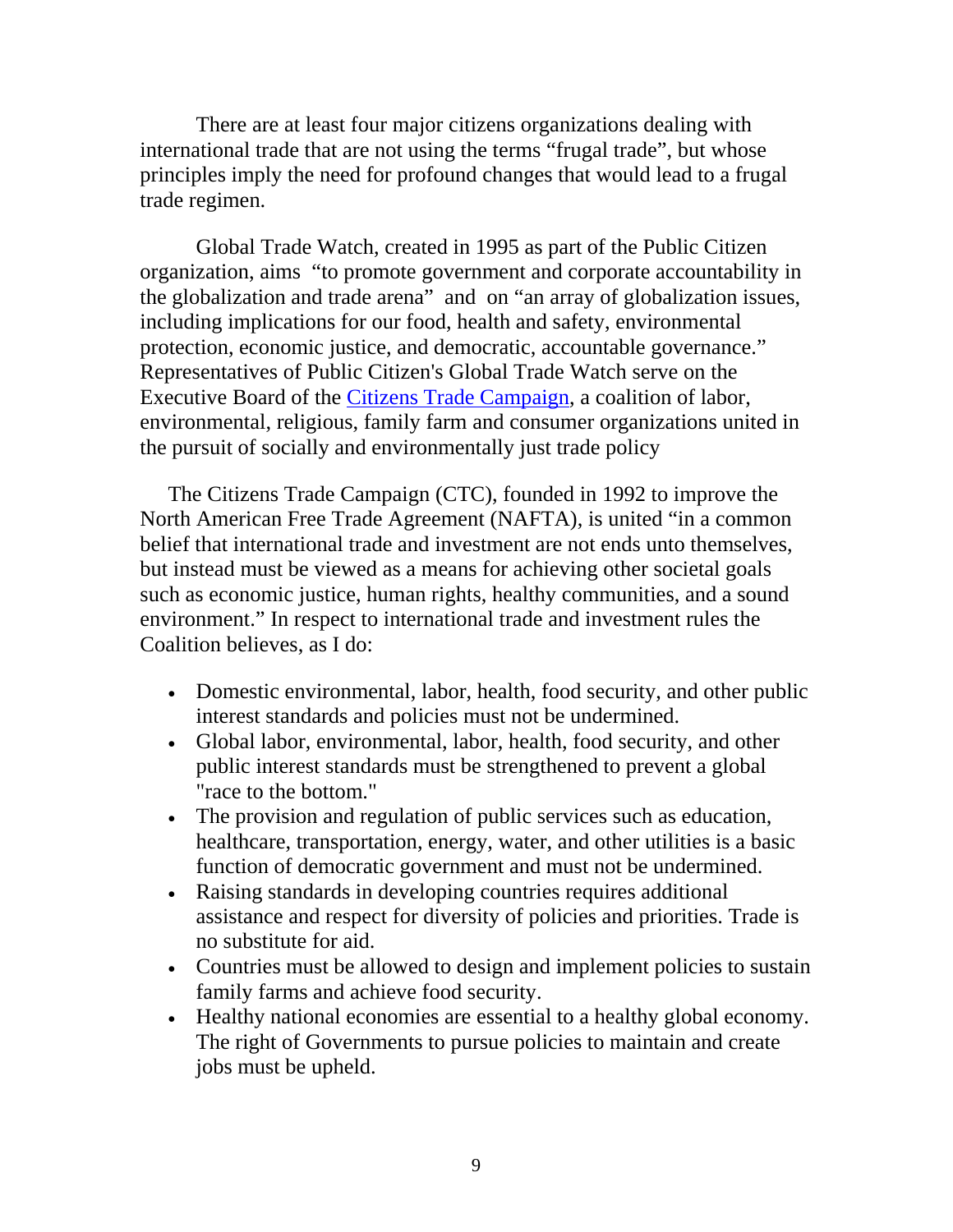A third, most recent citizen organization is The World Fair Trade Organization which was born out of the International Fair Trade Association on 15 October 2008 as a considered response to the extraordinary issues of our time. It believes, as I do, that three failures are taken place, resulting in the failure of the current market system to deliver a sustainable solution. Those failures are: 1. the failure of global bodies to impact the imbalance in trade; 2. the failure of governments and businesses to tackle climate change; 3. the failure of the financial system.

A fourth voice of citizen grassroots organization is the large World Social Forum movement. At its recent meeting in Belem, Brazil, participant Myriam Vander Stichele pointed to the fact that governments were making strong calls for re-regulation, but none of their proposals addresses the fact that the General Agreement on Trade in Services (GATS) - a treaty created under the auspices of the World Trade Organization (WTO) - actually seeks to deregulate trade in services, including financial services. She concludes: "The calls for re-regulation would require a dismantling of the whole architecture of treaties agreed over the past 10 years, mainly through the WTO."

While those statements of citizen organizations are clear about the failure of the WTO, international corporations generally are not so publicly engaged in support of the WTO as these CSOs are in their opposition. They work behind the scenes or make particular think-tanks do their work for them such as the Brookings Institution or the Peterson Institute of International Economics. In their March 2009 book Global Warming and the World Trading System authors Gary Clyde Hufbauer , Steve Charnovitz and Jisun Kim, affiliated with the Peterson Institute of International Economics, are searching for a best-practices approach. The authors seek to avoid serious setbacks in an effort to reduce emissions without compromising the status of both domestic and international carbon-intensive industries. They are looking at the economic aspects of GHG emissions and seeking a policy method to reduce them without adversely affecting global trade. Their book "examines whether the competitiveness provisions now under consideration are compatible with the rules of the World Trade Organization (WTO) and explores the pragmatic opportunities the WTO should capitalize on in order to accomplish two goals simultaneously. 1. Ensure "policy space" for countries to limit national GHG emissions without sacrificing the competitive position of their own industries. 2. Preserve an open trading system relatively free of discrimination and opportunistic protectionist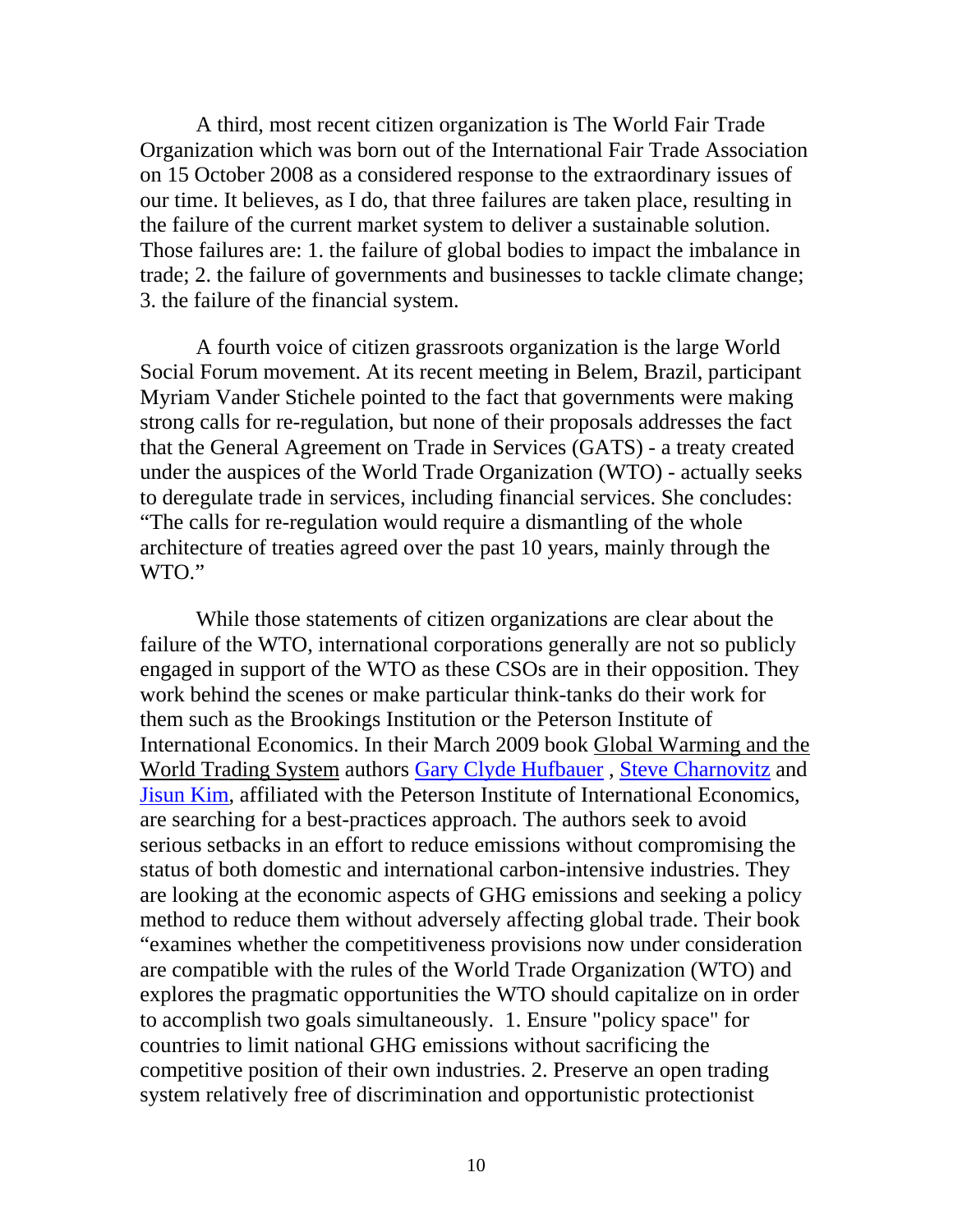measures. Their focus is on finding best-practices without upsetting corporate globalization's WTO system. For them and transnationals in general the notion and practice of frugal trade is far removed from their world view.

 Why was it hard for the G20 London Summit participants to think in terms of bioregional economies with frugal trade policies? There are several reasons.

They are captive within economic philosophy of market fundamentalism that wants to restore through reforms rather than to recover through transformation. Their promised trillion to developing nations are mostly loans which are being handled through the IMF which is a major pillar to keep the Washington Consensus in place. Transitioning from the US Dollar as the major reserve currency to the carbon-based Tierra international reserve currency would also drastically weaken the IMF, probably one of the major reasons the Obama Administration is opposed to any new international reserve currency. It continues to believe in a "fortified" IMF where it has a veto on important issues on account of the IMF weighted voting system.

They also are not taking into account the demands of the climate crisis notwithstanding its mention in the communiqué 's last paragraph. So they are less inclined to develop policies and programs that would bolster the resolution of both crises by combining stimulus spending for green bioregional economies with a carbon-based international reserve currency.

 In our consideration of how the Obama Administration is going to pursue its international trade agenda, we are again guided by the research that the CTC, GTW presented on their websites. Details are given here, because the US position on trade and international finance are crucial for the world to know and crucial in having the Tierra accepted.

The following statements indicates President Obama's position on the World Trade Organization (WTO) and the General Agreement on Trade in Services (GATS) as reported by the CTC: "I do not support trade efforts that undermine important federal, state and local policies and long-time practices that have been designed and implemented to benefit American families. As such, before expanding GATS to other domestic sectors, I believe we must have a thorough assessment of how such policies must be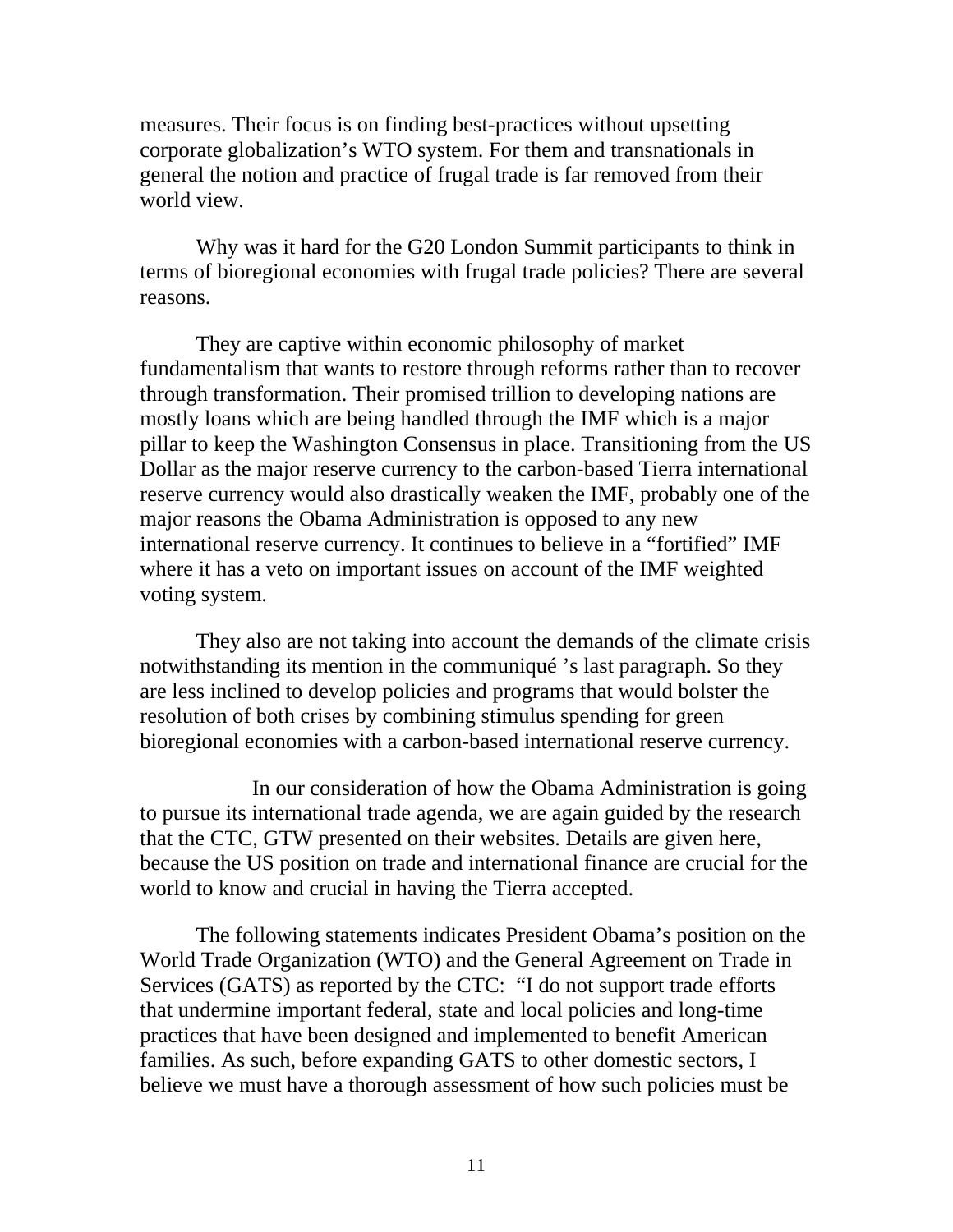safeguarded from imposed standardization". He also believes that rules for the global economy must be developed and implemented democratically, with transparency and accountability.

He responded to questions dealing with Foreign Investor Rights in Free Trade Agreements by stating: "With regards to provisions in several FTAs that give foreign investors the right to sue governments directly in foreign tribunals, I will ensure that foreign investor rights are strictly limited and will fully exempt any law or regulation written to protect public safety or promote the public interest. And I will never agree to granting foreign investors any rights in the U.S. greater than those of Americans."

Candidate Obama was asked by the Pennsylvania Fair Trade Coalition, "Will you commit to renegotiate NAFTA to eliminate its investor rules that allow private enforcement by foreign investors of these investor privileges in foreign tribunals and that give foreign investors greater rights than are provided by the U.S. Constitution as interpreted by our Supreme Court thus promoting off-shoring?" and answered "yes."

On Trade Negotiating Authority and Replacing Fast Track his position is: "I will replace Fast Track with a process that includes criteria determining appropriate negotiating partners that includes an analysis of labor and environmental standards as well as the state of civil society in those countries. Finally, I will ensure that Congress plays a strong and informed role in our international economic policy and in any future agreements we pursue and in our efforts to amend existing agreements."

 While these statements are encouraging, the present GATS rules in the US and the EU are still in place. A summary of the consequences of GATS are presented using information of the above citizens' organization.

Governments' hands under GATS are tied, because they cannot limit the size or the value of the financial services operations. This prevents governments from intervening to ensure that a financial service company does not become "too big to fail" or have a destabilizing effect on the country that hosts it. Industrialized countries have gone further by committing themselves to more liberalization and deregulation under a GATS annex that precludes regulation and opens the way for any new financial service, however speculative.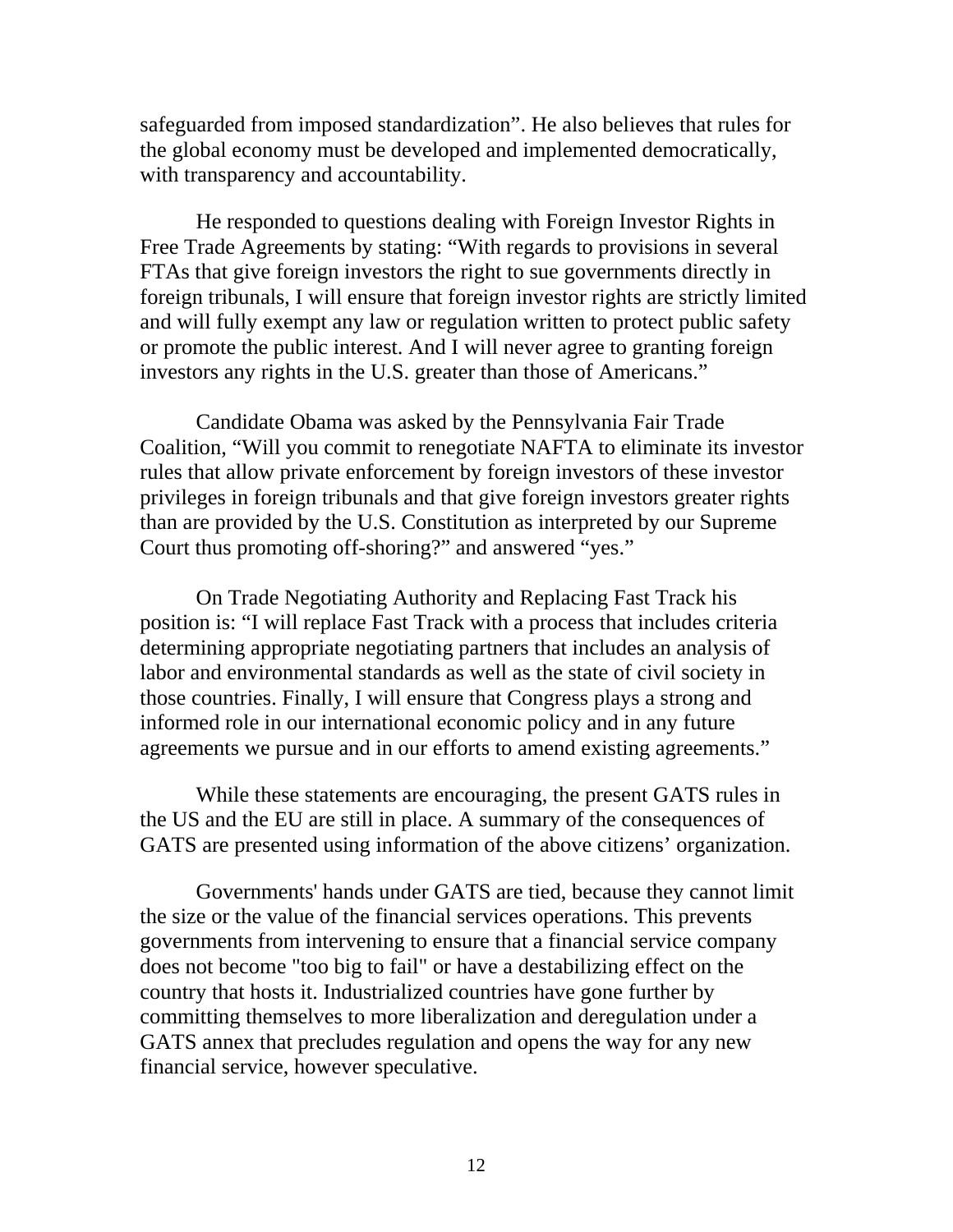The banning by several governments of short-selling during the financial turmoil in September 2008 was thus contrary to that rule. If a WTO member took another WTO member to the WTO dispute settlement body over this issue, ultimately a panel of trade and financial experts could be asked to decide on sanctions. Governments are subject to those decisions that are made behind closed doors without the input of governments or civil society. Unlike the other three member organizations of the "Unholy Quad" which do not score high on civil society input the WTO ranks the lowest.

Lobbying efforts to "re-regulate" will run counter to negotiations over GATS and other free-trade agreements which have been working towards opening up the financial sector, and which were backed by the US and the EU. These were subject to concerted and secretive lobbying of negotiators by financial corporations, resulting in negotiators collaborating closely with the financial industry. The liberalization of financial services was included in trade treaties without any guarantee of whether the right regulation and supervision was in place. In fact, the EU requested many countries to eliminate particular prudential rules, some of which had been put in place after the Asian crisis. The EU requests were clearly based on specific demands from the financial industry, which had easy access to the negotiation documents and EU negotiators. By contrast, only after strong insistence were Dutch parliamentarians allowed to look at those hundred of pages of requests in a small room - and they were prohibited from taking notes!

Regulation was considered 'uncompetitive' in EU's drive to become the most competitive economy in the world. Therefore, worldwide market opening and deregulation in favor of the financial industry through free trade agreements were part of the EU's Lisbon agenda. The EU financial industry needed to compete with US financial industry which was very profitable due to a large home market, sophisticated investment banks and a low level of regulation. Thus, in the EU, regulation was seen as an unnecessary cost and barrier to competitiveness - particularly by the UK, which wanted the City of London to be able to compete with the under-regulated US financial industry. Its financial success depended upon deregulation.

 The above exposition of the GATS shows how intimately international trade has been part and parcel of the causation of the deep economic crisis. The crisis may have started in the US in its deregulated banking sector and its overleveraged financial institutions, but the EU's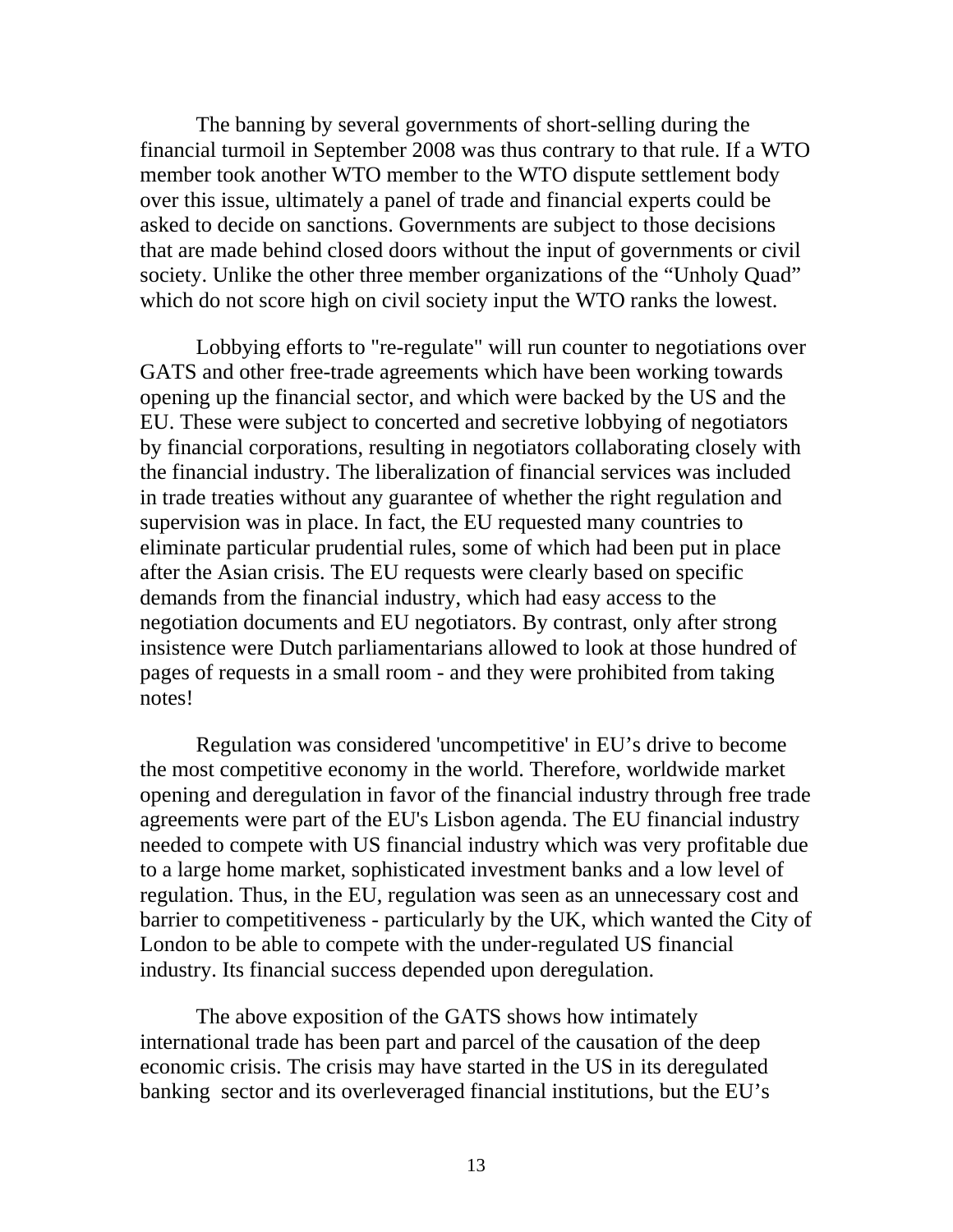financial companies' competitive stance assisted by WTO rules (basically their own) are also to be blamed. Meanwhile, warnings from academics, parliamentarians, civil society and others went unheard. Taxpayers and citizens are now suffering from the economic downturn that followed the financial crisis. Needed are new governance structures that make the "Unholy Quad" at least less unholy and preferably ready for burial. No financial sector in the US or EU are to be allowed to fuel speculative financing without serving the economy, society, or financing solutions to the food, energy and climate crises which the world is confronting today.

The big critique of the London summit is that the governments failed to agree on immediate coordinated policies on stimulus spending, interest rates and toxic assets in the banking sector. Those areas have been left for individual governments to manage. <sup>4</sup> There are observers like Prasad of the Brookings Institution who still believe that the US has to engage in a high level of quickly importing goods and services in order to have world trade jump-started. Will the average US citizen who has been suffering through the recession again indulge in such consumerist behavior to save such a shaky international trade theory?

Is UNCTAD ready to carry the banner of frugal trade and take over WTO if nations decided to pursue frugal, free and fair trade?

UNCTAD, established in 1964, has been a constant and courageous voice for developing countries in terms of development and trade issues. In respect to the present economic crisis and trade issues its former Secretary-General, Supachai Panitchpakdi, who handed UNCTAD's reign over on May 4, viewed his organization's position in this way: *"*For many years, even when the global economic outlook was much more positive than today, UNCTAD stressed the need for systemic coherence. It has regularly highlighted the shortcomings of the international economic system and has defied mainstream economic theory in its justification of financial liberalization without a clear global regulatory framework. UNCTAD has drawn attention to the fact that the world economy was overshadowed by serious trade imbalances and has questioned how they could be corrected without disrupting development. We have warned that, in the absence of international macroeconomic policy coordination, the correction could take the form of a hard landing and sharp recession. In recent years, we noted the growing risk that the real economy could become hostage to the whims and volatility of financial markets. Against this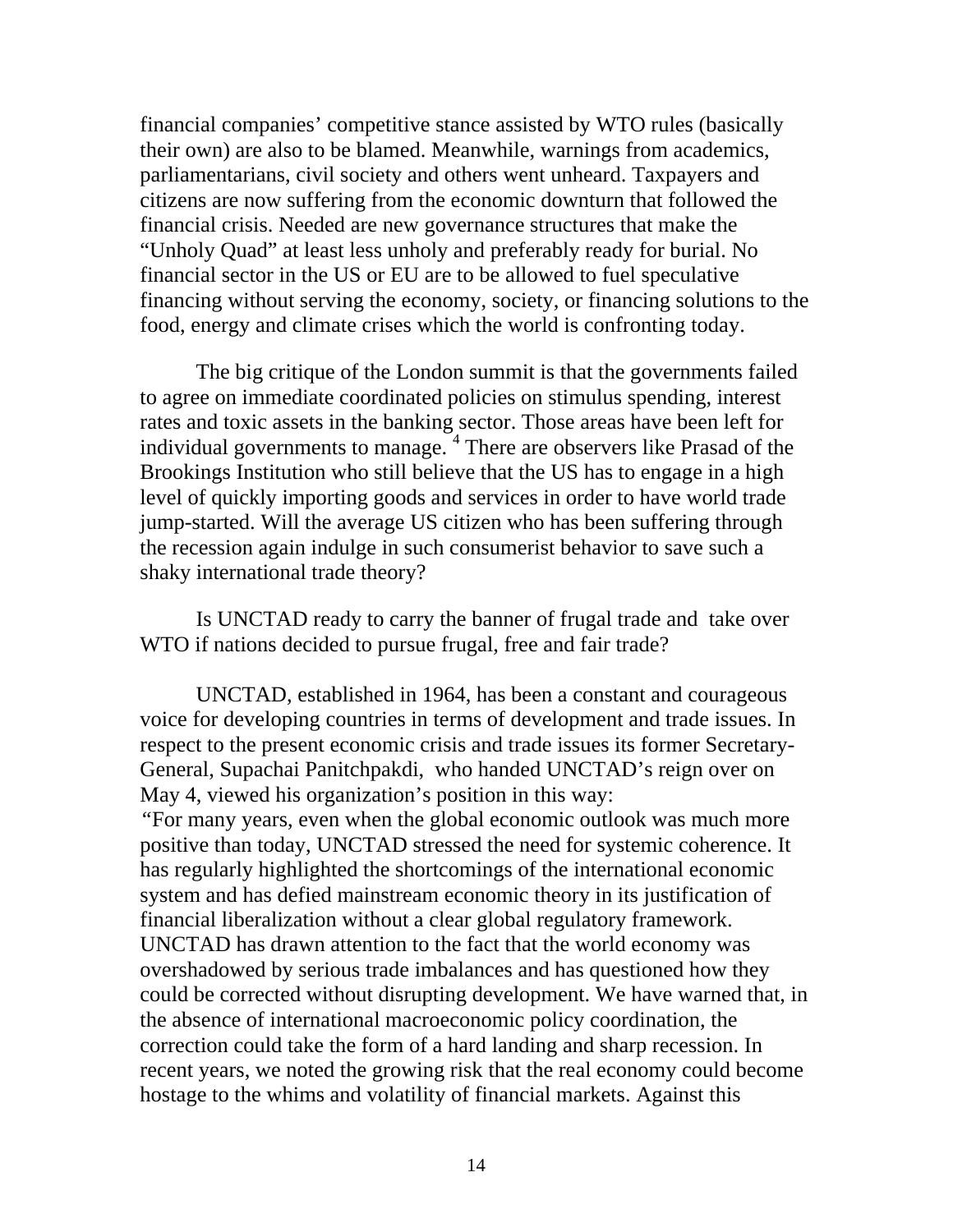background, UNCTAD has always argued in favor of stronger international monetary and financial governance. A better understanding is required of how lack of proper financial regulation set the scene for increasingly risky speculative operations in commodities and currency markets and of how across-the board financial deregulation and liberalization have contributed to global imbalances. In doing so, a clearer vision may emerge of how these and other systemic shortcomings can only be remedied by vigorous reform of the international monetary and financial systems through broad-based multilateral cooperative processes and mechanisms that strengthen the role of developing countries in global governance."

 Against this backdrop he established in October 2008 an UNCTAD interdivisional Task Force on Systemic Issues and Economic Cooperation. It was "tasked with examining the systemic dimensions of the crisis and with formulating proposals for policy action nationally and multilaterally." They produced the 61 page report "The Global Economic Crisis: Systemic Failures and Multilateral Remedies."<sup>5</sup>

It is also worth noting that the UNCTAD Secretary General was invited by the UN Secretary-General Ban to assist in writing his important note to the annual ECOSOC interactive dialogue between the "Unholy Trinity", the WTO and UNCTAD on April 27, 2009. Unfortunately, UNCTAD's vision and track record does not capture the support of decisionmakers for reasons of unenlightened multilateralism and the predominance of the Washington Consensus the proponents of which, as Walden Bello in his 2004 Deglobalization book has shown, did not want to use UNCTAD but place their trust and power in the WTO which operates outside the UN system.

## RECIPROCAL IMPACTS OF FRUGAL TRADE AND THE TFD **SYSTEM**

Once frugal trade thinking and practice becomes accepted, its proponents will engage in research and political activities to strengthen it. As part of that process the larger transformational challenge of an alternative monetary dimension can be pursued. One of the strategies in that regard will be the establishment of a UN Commission on Monetary Transformation and the Climate Crisis of which the international trade dimension would be an important agenda item.